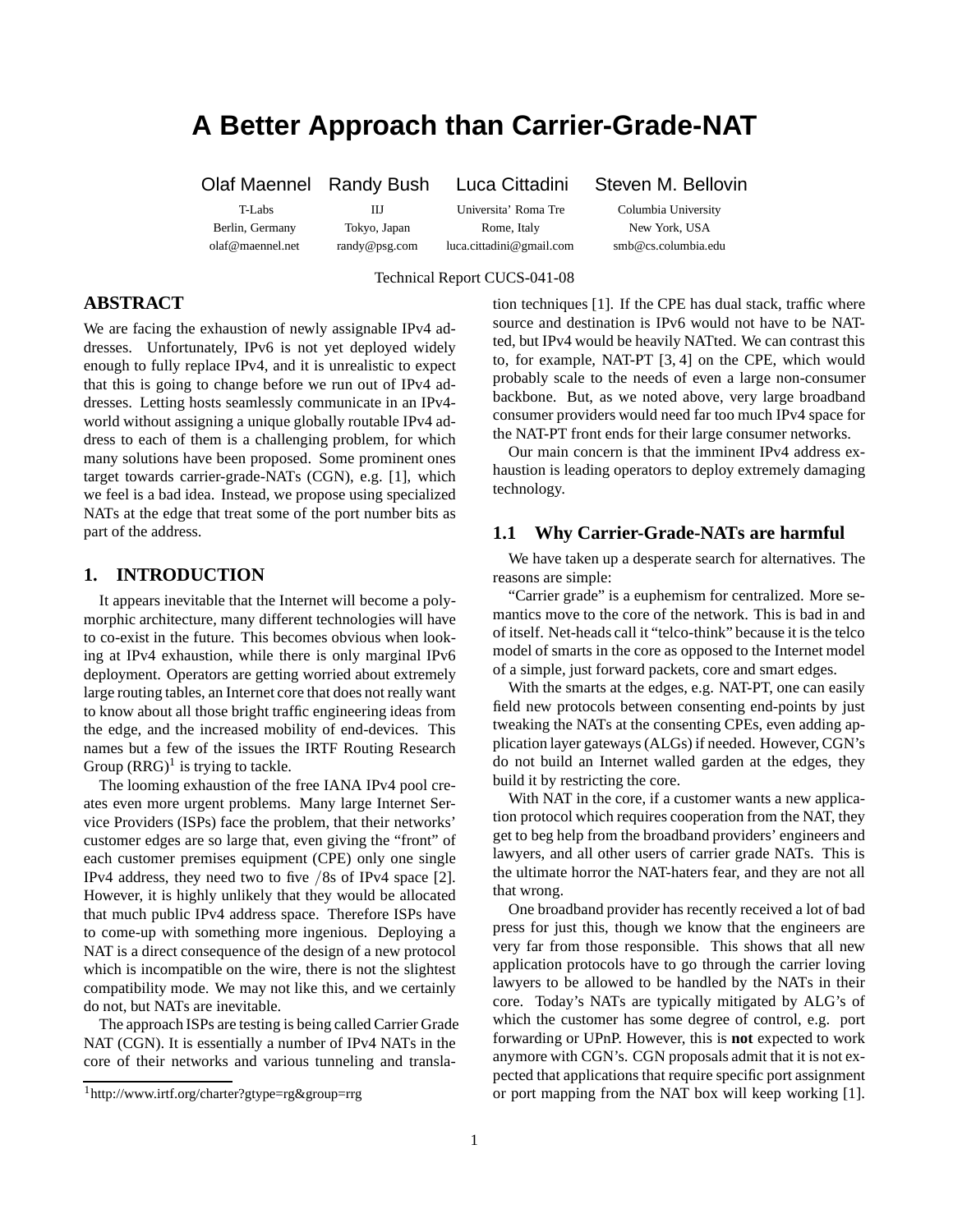We believe this is not an option and that the end-user must have the ability to control their own ALGs. So, if someone wants to deploy a new application, they can talk to the broadband providers' lawyers or do it over HTTP, pick your poison.

And remember that, as IPv6 deploys, and we want to have one Internet, i.e. IPv4 nodes talking freely with IPv6 nodes, then translation must be done somewhere. The challenge is whether someone can figure out a scheme where it is done for these large networks? We believe it should be at the customer edge, not in the core.

Another issue with CGN's is scalability. ISPs face a tension in the placement within their network: to achieve the desired effect means to aggregate as much as possible, but on the other hand this creates a massive state problem. To reduce the state, the placement location could be somewhere closer to the edge, where the benefits are limited.

It is not clear how a CGN should maintain per-session state in a scalable manner. This is particularly relevant given that each customer is very likely to open many TCP connections in parallel. State for improperly terminated sessions could remain stale for some time. The CGN hence trades scalability for the amount of state that needs to be kept, and this makes optimally placing a CGN a hard engineering problem.

Tracing back hackers, spammers and other criminals will be impossible, unless all the connection based mapping information is recorded and stored. This would cause not only concern for law enforcement services, but also for privacy advocates. Which brings us to other security related problems with CGN's in the next section.

#### **1.2 Security of CGN**

NATs frequently need to initiate translation for secondary port numbers. This may be a decision based on packet inspection (i.e., looking for PORT commands in FTP [5] sessions), or it may rely on explicit signaling from the end host via protocols such as UPnP. Either way, CGNs pose a security threat and/or an administrative nightmare.

The issue is proper authentication of such requests. Most UPnP devices do not implement any security features. Even if they did, there would be no way to administer the security mechanism. Every end-user device would have to have a secret corresponding to some authentication field in the CGN. End users will not set these up properly; providers do not want to maintain such a database.

Decisions made based on packet inspection are just as problematic. A request from one customer could easily request opening a port for another customer's addresses, similar to the Java-based attack described by Martin et al [6].

## **2. PROPOSED SOLUTION**

As the specific problem is insufficient IPv4 address space to number the IPv4-speaking customers, we propose to extend the IPv4 address space by assigning to each customer



**Figure 1: Proposed architecture: CN and CPE are on customer premises and learn port-range allocation via DHCP; PE is dual-stack IPv4/IPv6 and connect customer via a direct interface; BR's are also dual-stack and terminate the IPv4 tunnels.**

a single IPv4 address which is extended by "stealing" bits from the port number in the TCP/UDP header, leaving the applications a reduced fixed range of ports. In the face of IPv4 address exhaustion, the need for addresses is stronger than the need to be able to address thousands of applications on a single host, and broadband consumers are not anticipated to deploy a massive number of applications over IPv4 (if they did, CGN would be even more damaging than this bit-stealing proposal). Assuming we could limit the applications' port addressing to 6 (or 7) bits, we can increase the effective size of an IPv4 address by 10 (or 9) additional bits. In this scenario, 1024 (or 512) customers could be multiplexed on the same IPv4 address, while allowing them a fixed range of 64 (or 128) ports. We call this *extended addressing* or *A+P* (address plus port) addressing.

#### **2.1 Changes required to the network**

Figure 1 summarizes the devices involved in this solution:

- •Customer Premises Equipment (CPE), the cable/DSL modem
- •Customer-Provided-NAT (CN), *optional*
- Provider Edge Router (PE), AKA customer aggregation router
- Provider Border Router (BR), provider's edge to other providers
- Network Core Routers (Core), provider routers not PE or BR

*Customer-Premises-Equipment.* As the customer's hosts should be unaware of the restricted range of ports and the extended A+P addressing scheme, translation would be done at the border between the customer and the provider. In the most common case, this is the provider provisioned cable or DSL modem on the customer's premises into which the customer plugs their single computer or a LAN. This CPE would be aware of the A+P extended addressing, and would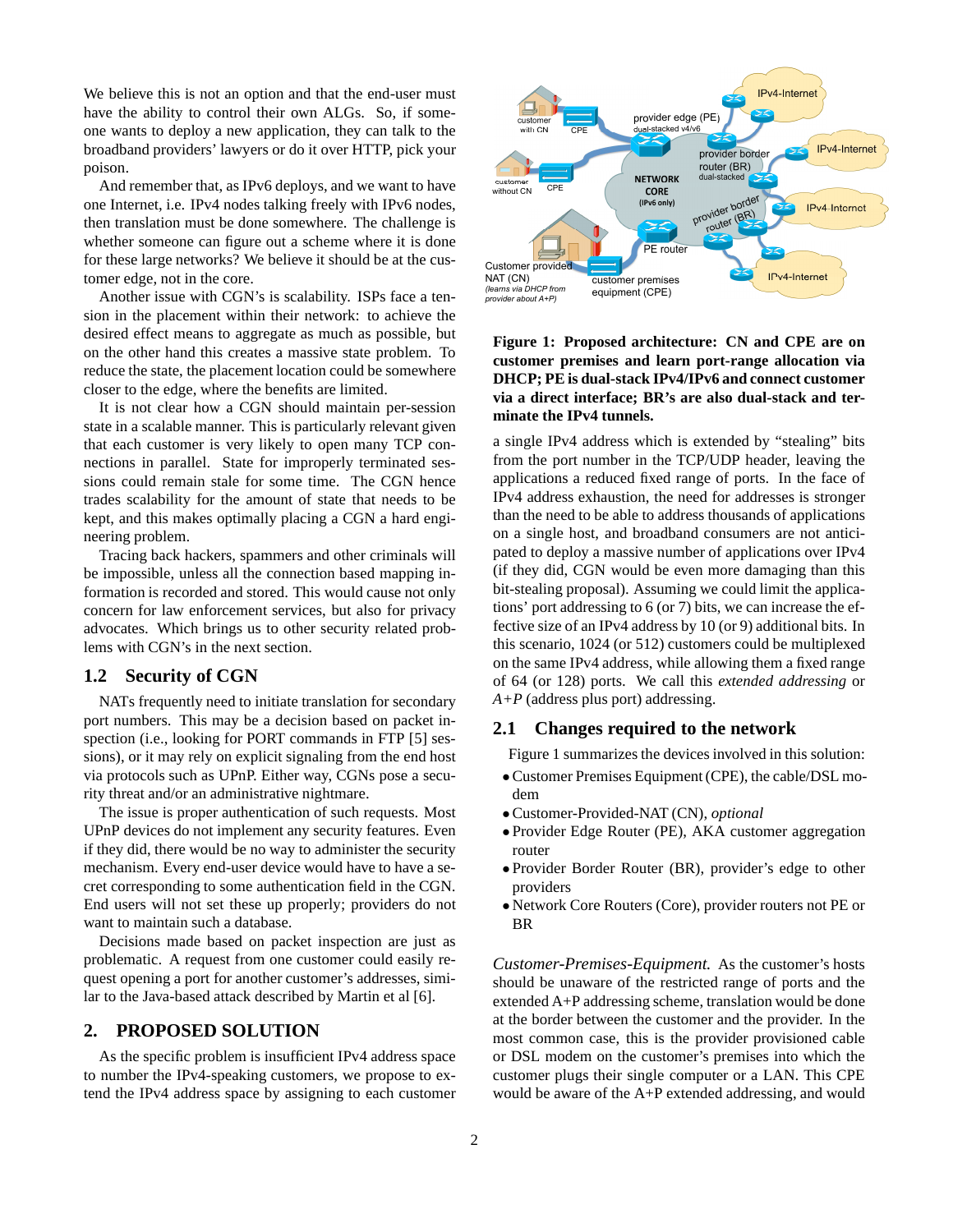provide the A+P NAT function between the customer's LAN and the provider.

This would require modification of current CPE, but the CGN draft [1] says "It is expected that the home gateway is either software upgradable, replaceable or provided by the service provider as part of a new contract."

The customer premises equipment would be configured, hopefully automatically, with

- IPv4 and/or IPv6 addressing for the customer's LAN
- The IPv4 A+P extended address for the WAN side to connect to the provider,
- An IPv6 address for the WAN side to connect to the provider, and
- The range of port number to use on the WAN side.

*Customer-Provided-NAT.* Alternatively, as occasionally happens today, the customer could provide the A+P NAT and the CPE would then be configured as a simple cable/DSL modem. This customer A+P NAT would be configured with the IPv4 address and port-rage allocated to the customer. This could be done, for example, via a vendor or other extension to DHCP.

The customer NAT is entirely *optional*. The customer does not have to operate such a device. If they do not, then the provider installed CPE could handle the mappings. A mixture of CPE and CN device is also possible, where the customer gets full control over the CPE via an administrative login.

*Provider-Edge Router.* During transition, customers with legacy CPE and no CN would have the A+P NAT function provided by the provider's customer aggregation, AKA PE, router. Customer packets would be A+P NATted as soon as they reached the PE. If we assume only layer 2 devices which connect directly to an interface of the PE, then there should be no problems for the customer to be unaware of the restricted port range.

In a sense this is a carrier-grade-NAT. However, two important differences apply: (a) the customer has the possibility to operate on non-NATed-ports and is aware of which ports will be NATed and which are not; and (b) the carriergrade-NAT is very close to the customer (e.g., on the PE router), so should scale well as a NAT.

But note that having the A+P NAT on the PE router is effectively the same walled garden effect that a CGN would cause. Therefore this is only a transition mechanism and a method for connecting customers who do not need or request control of their own application destinies.

*Provider Border Routers.* Routers at the provider's edge which faces other providers need to be aware of the extended A+P IPv4 addresses. They must have the ability to forward packets to the PE based on IPv4 address and port.

For example, the provider network could use IPv6 as a

tunneling mechanism. The CPE or PE routers would encapsulate the A+P pseudo address within an IPv6 address using a well-known IPv6 prefix. Then the core would route on the IPv6 address. The border routers would recognize the well-known IPv6 prefix and decapsulate and forward the IPv4 address.

Thus the provider's network could be IPv6 only, or any other layer 3/2.5 protocol.

*Network Core Routers.* If the tunneling technique within the provider is chosen appropriately, it would not be required that the network's core routers are capable of understanding A+P extended IPv4 addressing. In fact, as doing so would require that the core deploy IPv4 all the way to the PE routers, and the original problem was insufficient IPv4 space, we assume that IPv6 or other non-IPv4 tunneling will be preferred.

Note that, in the IPv6 tunneling technique we use as an example, all customers hosted on the same IPv4 address do not need to be attached to the same PE router. Normal IPv6 routing protocols would be used, and moving one customer from a specific A+P pool could be done by the PE announcing a longer IPv6 prefix.

#### **2.2 Design of the A+P NAT Device**

There are a number of delicate design choices for the A+P NAT device. We present our preferred solution here. Other options are discussed in Appendix 5.

Legacy hosts would send IPv4 packets from any port(s). We are not expecting to change end-hosts; therefore we require some kind of NAT. However, one of the basic requirements is that the customer must be able to run their own servers and NATs. This leads to several constraints:

- 1. We want to enforce the analog of BCP 38 [7], for many obvious reasons. This means that no packets outside of the assigned address and port number range should leave the PE for the network.
- 2. We want minimal configuration. There should be no need for the customer to tell the ISP that they have purchased an A+P-grade home NAT.
- 3. We must support unmodified computers and NATs.
- 4. We want the PE router to be as accommodating as possible to strange protocols it knows nothing about. It may do its own packet snooping and/or ALGs for things it knows about (i.e., FTP, SIP, Skype), but should leave it to the customer's box to handle World of Woolcraft, Second Afterlife, or what have you.
- 5. Conversely, if the customer's box has done something, it should be left alone; it should not be retranslated.

These principles lead us to the following design:

1. The PE should discard any outbound packets that don't originate from the proper IP address. (Constraint 1)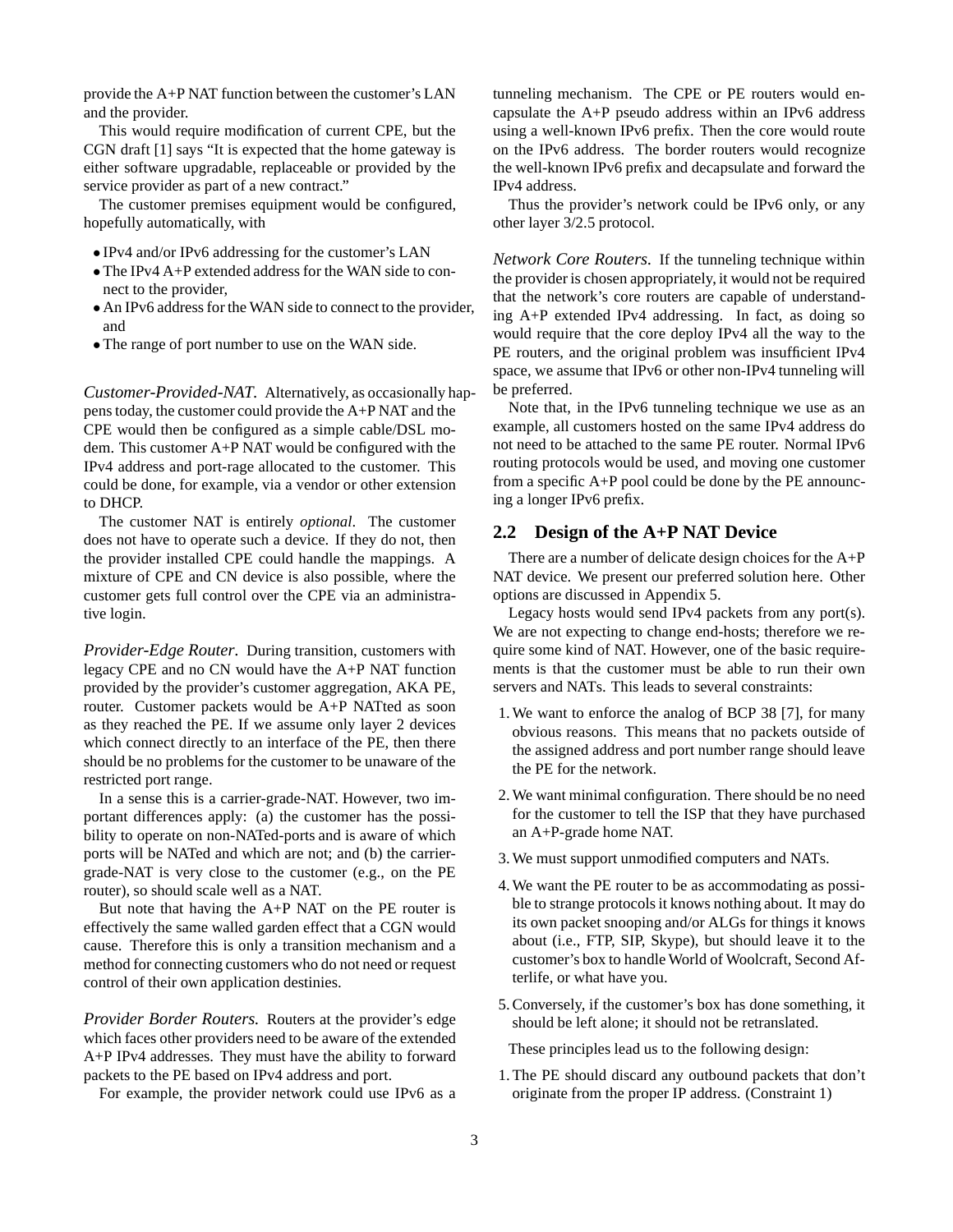- 2. An A+P gateway should include some option in the DHCP request message, to inform the PE router of its abilities. (Constraint 2)
- 3. If no A+P signaling was done, the PE router should perform NATting, including whatever ALG functions it can. (Constraints 3 and 4)
- 4. The PE router should leave intact any packets from the proper address and port range. (Constraints 4 and 5)

Note that a customer with no NAT or with a non-A+P NAT may emit packets within the proper port range by accident, thus accidentally violating part of point 4 above. We solve that by DHCP-based signaling from the A+P box: the A+P option in the DHCP request tells the PE that a customerprovided box will do all NATting according to this design. In that case, the primary function of the PE router is to enforce restrictions on port numbers in outbound packets.

We leave unspecified for now the question of how large a port number range is allocated to each customer. We anticipate that the allocation available to a customer will be determined by ISP-specific policy, perhaps as a function of the fee charged to the customer. If variable allocations are to be supported, i.e., the ability for a customer to request more port numbers (and hence more possible simultaneous connections) at one time and fewer at another, the natural way to signal this is in the DHCP A+P request option.

A more interesting question is how to increase the range dynamically. A simple DHCP release/request cycle could be used, but if the proper adjacent block of port numbers was not available, this would entail tearing down existing connection or reNATting them. The disadvantages of the former are obvious; adopting the latter approach would bring back all of the disadvantages this scheme is intended to avoid. One possible answer is to allocate additional  $\langle$  address, portrange) pairs. We leave this issue for future work.

*IPv6 and mixed V4-V6 traffic.* Note that if IPv4/IPv6 dual stack is provided on the customer's LAN, IPv6 to IPv6 destinations would be be transported untranslated from the customer's host to the provider's border with other providers.

If the customer has an IPv6-only LAN, then the device providing A+P translation should also provide NAT-PT service so that the customer could communicate with the IPv4 Internet.

*Handling ICMP.* ICMP is problematic for all NATs, because it lacks port numbers. A+P routing exacerbates the problem.

Most ICMP messages fall into one of two categories: error reports, or ECHO/ECHO reply (commonly known as "ping"). For error reports, the offending packet header is embedded within the ICMP packet; NATs can then rewrite that portion and route the packet to the actual destination host. This functionality will remain the same with A+P; however, the provider's BR will need to examine the embedded header to learn with A+P NAT is handling it, while that box will do the necessary rewriting.

ECHO and ECHO reply are more problematic. For ECHO, the border router must rewrite the "Identifier" and perhaps "Sequence Number" fields in the ICMP request, so that returning ECHO REPLY packets may be routed correctly. We suggest to rewrite the information in the sequence number to allow the BR returning ECHO replies to come back to the appropriate host.

*Handling IP fragments.* Much like ICMP packets, IP fragmented packets are renowned to be hard to handle in any address translation mechanism [8]. In fact, only the first IP fragment contains the TCP (UDP) header. This issue is commonly dealt with by keeping additional state at the NAT device which allows fragments to be mapped to the correct  $TCP (UDP) session. In the A+P NAT solution, fragments$ coming from the internal domain can be avoided if the core network runs IPv6 only and the PE ensures that no layer-3 fragmentation is performed by the customer equipment. Fragments coming from the external domain are harder to handle. Commercial NATs extract the port number out of the first fragment and keep that information to map subsequent fragments. Moreover, when the first fragment is not the first one to be received at the NAT, the fragment needs to be stored until the port number is known [9].

## **3. RELATED WORK**

There is a long history of treating port numbers as part of the network address. It was considered as part of the design of TCP/IP [10]. In the same time frame, Pup [11] and the Xerox Network System architecture [12] included the "socket number" as part of an address; the other two parts were a network number and a -bit host number. However, only the network number was used for routing. Later, Bellovin and colleagues made suggestions that embedded the service in the IP address; see [13] and [14].

The work most closely related to  $A+P$  routing is [15]. In it, Hang Zhao, Chi-Kin Chau, and Steven M. Bellovin suggest routing on the  $\langle$ address,port $\rangle$ /48 string, i.e., a route per service. Thus, if there is no route advertisement for, say,  $\langle A, 25 \rangle / 48$ , every router along the path will decline to forward SMTP packets to host *A*. However, that work had no notion of address or port number translation.

## **4. ACKNOWLEDGMENTS**

This work was partially supported by a gift from Cisco. We also like to thank the following persons for their valuable feedback: Alain Durand, Russ Housley, Hamed Haddadi, and Wolfgang Mühlbauer.

## **5. OPEN QUESTIONS**

• How many ports does the end-host need? We should expect a few hundreds of outgoing connections. Incom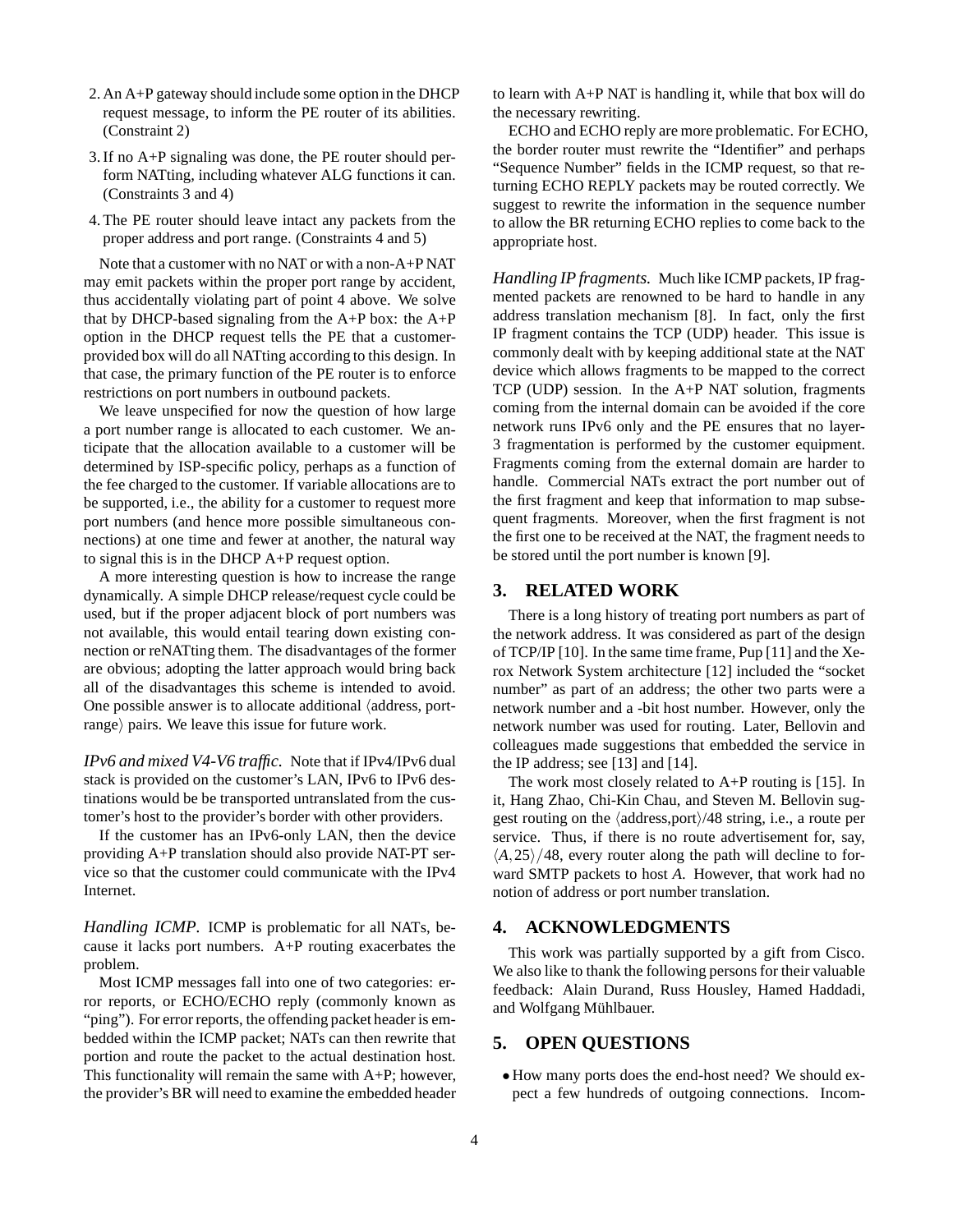ing connections are instead much less popular (only p2p and something else), so maybe 64 or 128 is a fair deal? Maybe 32 is enough?

•Well known ports are an issue. Customers will not be able to offer services on well known ports. They may or may not get a port-range that overlaps with the well known port-range, but so far this proposal does not address this issue.

# **6. REFERENCES**

- [1] A. Durand, "Dual-stack lite broadband deployments post IPv4 exhaustion," Internet draft, draft-durand-dual-stack-lite-00, work-in-progress, July 2008.
- [2] Alain Durand, "Managing 100+ Million IP Addresses," http://nanog.org/mtg-0606/durand.html, 2006, NANOG 37.
- [3] G. Tsirtsis and P. Srisuresh, "Network address translation - protocol translation (nat-pt)," RFC 2766, Internet Engineering Task Force, Feb. 2000.
- [4] C. Aoun and E. Davies, "Reasons to move the network address translator - protocol translator (nat-pt) to historic status," RFC 4966, Internet Engineering Task Force, July 2007.
- [5] J. Postel and J. Reynolds, "File transfer protocol," RFC 959, Internet Engineering Task Force, Oct. 1985.
- [6] David Martin, S. Rajagopalan, and Aviel D. Rubin, "Blocking Java applets at the firewall," *Proceedings of the Internet Society Symposium on Network and Distributed System Security*, pp. 16–26, 1997.
- [7] P. Ferguson and D. Senie, "Network ingress filtering: Defeating denial of service attacks which employ ip source address spoofing," BCP 38, Internet Engineering Task Force, May 2000.
- [8] P. Srisuresh and K. Egevang, "Traditional ip network address translator," RFC 3022, Internet Engineering Task Force, Jan. 2001.
- [9] J. Doyle, *Routing TCP/IP Volume I (CCIE Professional Development)*, Cisco Press, 1998.
- [10] Vint Cerf, ," 2004, Private conversation.
- [11] David R. Boggs, John F. Shoch, Edward A. Taft, and Robert M. Metcalfe, "Pup: An internetwork architecture," *IEEE Transactions on Communications*, vol. COM-28, no. 4, pp. 612–624, April 1980.
- [12] Xerox System Integration Standard, "Internet transport protocols," XSIS 028112, Xerox Corporation, December 1981.
- [13] S. Bellovin, "On many addresses per host," RFC 1681, Internet Engineering Task Force, Aug. 1994.
- [14] Peter M. Gleitz and Steven M. Bellovin, "Transient addressing for related processes: Improved firewalling by using IPv6 and multiple addresses per host," in *Proceedings of the Eleventh Usenix Security Symposium,*, August 2001.

[15] Hang Zhao, Chi-Kin Chau, and Steven M. Bellovin, "Rofl: Routing as the firewall layer," in *New Security Paradigms Workshop*, September 2008, A version is available as Technical Report CUCS-026-08.

# **APPENDIX**

## **A. OTHER DESIGN OPTIONS**

There are other design possibilities than the ones we presented in Section 2.2, in particular when handling outbound packets. We list those here.

- 1.**Ignore/do nothing.** Since a portion of the port number is meant to extend the IPv4 address, allowing customers to produce packets out of their assigned port range should be regarded as letting them "spoof" the source IP address. In particular, return packets will be routed back to a different host! While this might be the most cost-effective way, it certainly has security issues. Even worse, it prevents unaware applications on the customer's side from running properly.
- 2.**Filter.** If the PE drops all packets that are not originated from the allocated source port range, then some of the security concerns could be reduced. However, the customer would still be unhappy with malfunctioning applications.
- 3.**Symmetric translation.** The PE acts as a symmetric NAT for every outgoing connection. More precisely, if a customer sends a packet, the PE will pick a port in the customer's assigned port range and create a mapping for the following tuple: <protocol, mapped source port, destination IP, destination port $\Rightarrow \leq$ source IP, source port $\geq$ . If an inbound packet matches an entry in the mapping table, it will be translated back, and sent to the original port. If there is no entry in the mapping table it will be forwarded directly to the customer without modifications. This behavior can be obtained by slightly modifying standard existing technology (e.g., symmetric NAT for outgoing connections and static port mapping for incoming connections).

A limitation of this approach arises if the customer is autonomously running a NAT which is unaware of the restricted port range. Those devices are widely deployed in today's Internet and they will create 2 levels of addresstranslations. However, we expect the customer that is running their own NAT gateway to be able to correctly configure it according to the port range that the customer has been assigned from the provider, thus mitigating problems with the traversal of multiple NATs.

4.**PE ensures source ports are from within the allocated address space, and if not uses NAT to translate towards special "excess" IP addresses.** This solution would allocate pseudo-IPv4 to customers who want to run their own home-gateway-NATs or servers. In addition to this address space the PE would have some extra address space to do the NATs for the customers. In this case the port